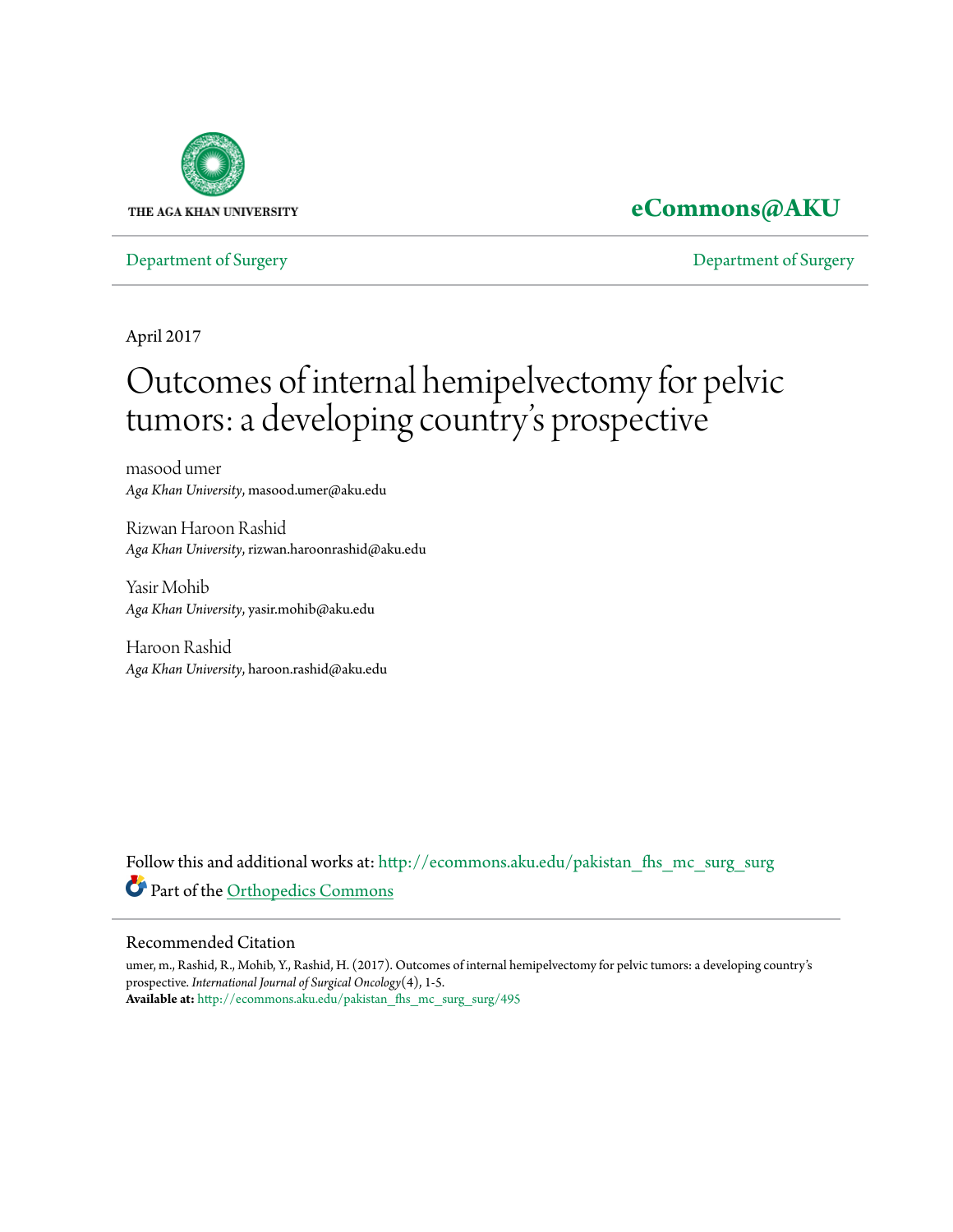# **OPEN**

# Outcomes of internal hemipelvectomy for pelvic tumors: a developing country's prospective

Masood Umer, FCPS, Moiz Ali, MBBS<sup>\*</sup>, Rizwan H. Rashid, FCPS, Yasir Mohib, FCPS, Haroon U. Rashid, FCPS

Introduction: Previously, external hemipelvectomy was the mainstay of treatment for pelvic tumors. However, with technological advancements, limb salvage procedures such as internal hemipelvectomy have emerged as a viable alternative. However, there is limited literature available on long-term outcomes and complications of internal hemipelvectomy, especially from developing countries. Therefore, the objective of this study was to share our experience of internal hemipelvectomy at a tertiary care center in a developing country.

Materials and methods: A retrospective review was conducted in which all 24 patients undergoing internal hemipelvectomy from January 1, 2005 to December 31, 2015 at our institution were included. Medical record files were reviewed for intraoperative and early and late postoperative complications, and functional outcomes were assessed by contacting each patient on telephone. Results: Ewing sarcoma was found to be the most common diagnosis, followed by osteosarcoma as the second most common. The mean follow-up period was 18.7 ± 13.9 months. Intraoperatively there were 4 cases of iatrogenic neurovascular injury and 2 cases each of urinary tract injury and dural tear. Four patients developed early wound infections, 7 developed late wound infections, and 2 developed flap necrosis. Three patients developed recurrence, whereas 7 patients developed metastasis postoperatively. The mean survival was calculated to be 28 months and the mean Musculoskeletal Tumor Society score was  $19.3 \pm 5.2$ . **Conclusions:** Outcomes and prevalence of complications shown in this study are comparable to those in the international literature, which suggests that hemipelvectomy is a viable option in developing countries also. However, more such studies are warranted to validate the findings and to identify the challenges and morbidities associated with hemipelvectomy in Asian and developing countries.

**Keywords:** Pelvic tumors, Internal hemipelvectomy, Outcomes, Complications

Primary bone sarcomas of the pelvis account for only 5%–10% of all malignant bone tumors, but individual importance is still given to this region because of its anatomic complexity  $[1-4]$  $[1-4]$ . These tumors also tend to present late and therefore pose a major challenge for orthopedic oncologists because of the large tumor size, local extension, and complex anatomy with proximity to major neurovascular structures and intestinal and urinary tracts. Subsequently, these are also associated with less favorable outcomes in terms of prognosis and survival compared with other extremity tumors  $[\tilde{2}, 5-\tilde{7}]$ 

Previously, the mainstay for treatment of malignant pelvic tumors was external hemipelvectomy (hindquarter amputation), but with advancements in surgical techniques and chemotherapy and radiation therapy, limb salvage procedures (internal

Department of Orthopedics, Aga Khan University Hospital, Karachi, Pakistan

\* Corresponding author. Address: A-165 Block C, North Nazimabad, Karachi 74700, Pakistan. Tel: +0334-3625067. E-mail address: [moiz.ali016@gmail.com](mailto:moiz.ali016@gmail.com) (M. Ali).

Copyright © 2017 The Authors. Published by Wolters Kluwer Health, Inc. on behalf of IJS Publishing Group Ltd. All rights reserved. This is an open access article distributed under the [Creative Commons Attribution-ShareAlike License 4.0,](https://creativecommons.org/licenses/by-sa/4.0/) which allows others to remix, tweak, and build upon the work, even for commercial purposes, as long as the author is credited and the new creations are licensed under the identical terms.

International Journal of Surgery Oncology (2017) 2:e07

Published online 18 April 2017

http://dx.doi.org/10.1097/IJ9.0000000000000007

hemipelvectomy) have also emerged as viable modalities  $[5]$  $[5]$ . This involves resection of the lesion with part or all of the hemipelvis, but preserving the ipsilateral lower extremity. In patients in whom the tumor has not invaded major neurovascular structures, wide resection is possible, and therefore internal hemipelvectomy can be considered without affecting the functionality of the limb. However, in cases of neurovascular invasion and where widemargin excision is difficult, external hemipelvectomy remains the preferred option  $[8,9]$  $[8,9]$ .

Whether internal or external, hemipelvectomy is a major surgical procedure and may be associated with significant morbidity and functional impairments including injury to gastrointestinal or genitourinary tract, neurovascular injury, considerable soft tissue defects, blood loss, wound infections, and delayed wound healing <sup>[\[5,9,10](#page-5-0)]</sup>. As hemipelvectomy requires special expertise and is not a commonly performed procedure, there is scarcity of literature available on its long-term complications and outcomes, especially from developing countries where there is a lack of resources and training. Therefore, the aim of this study was to share our 10 years' experience of internal hemipelvectomy at a tertiary care center from a developing country's prospective.

### Materials and methods

A retrospective review was conducted between January 1, 2005 and December 31, 2015 in which all patients undergoing internal hemipelvectomy for pelvic tumors were included. All surgeries were performed by a single fellowship-trained orthopedic oncologist at our hospital. The study was approved by the Ethics Review Committee at our institution.

Presented at the 2nd Annual Surgical Meeting at the Aga khan University Hospital, Karachi.

Sponsorships or competing interests that may be relevant to the content are disclosed at the end of this article.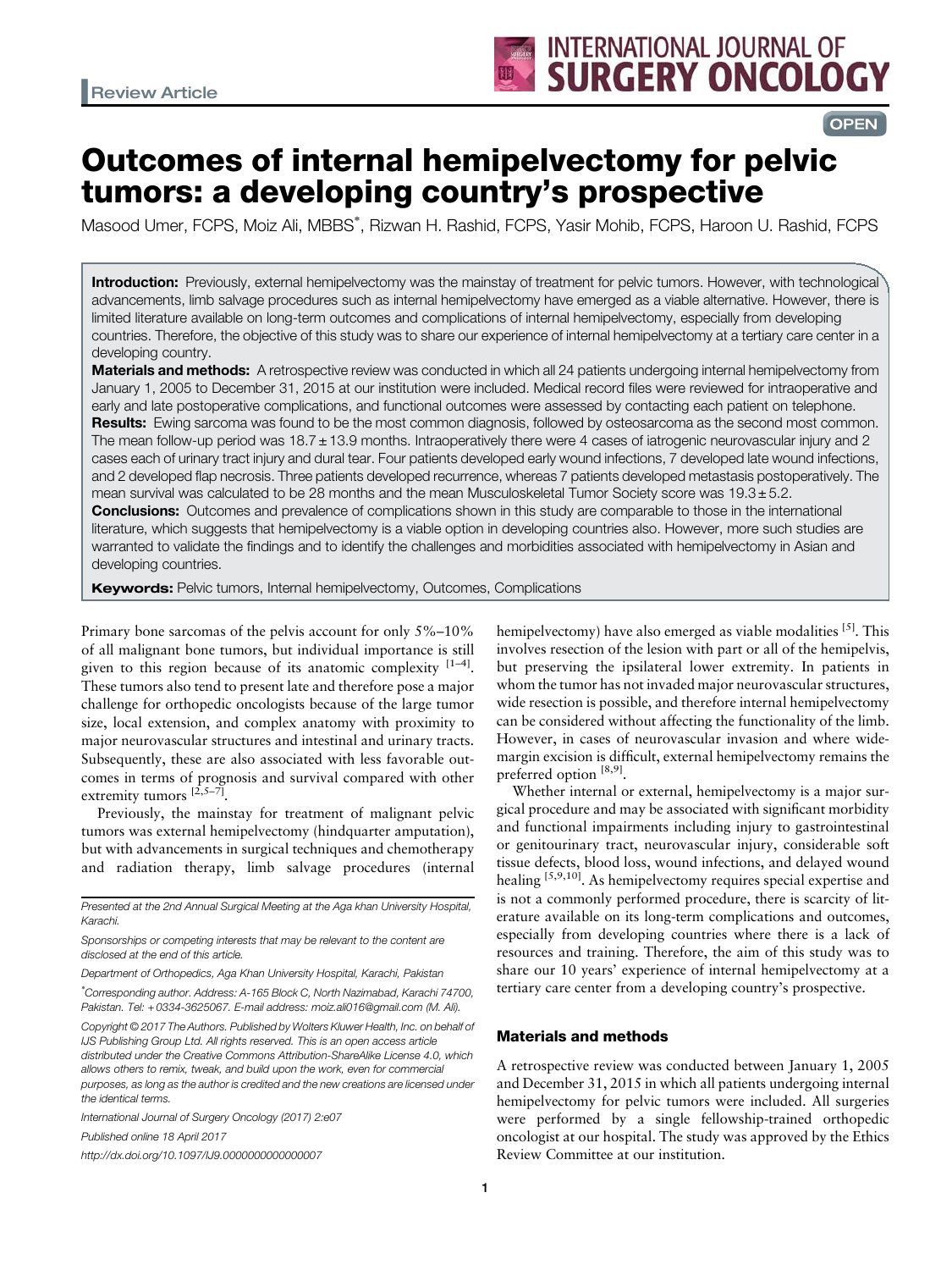Medical record files for all 24 patients included in the study were reviewed. All patients had undergone blood and radiologic work up before surgery. Radiologic investigations included x-ray pelvis and chest and magnetic resonance imaging of pelvis to identify the extent of disease, and only those patients were offered internal hemipelvectomy in whom complete excision of tumor seemed possible. The final tumor size was noted from the final histopathologic report of the specimen and was categorized on the basis of the largest diameter being either  $\geq 20$  cm, between 10 and 20 cm, or  $\lt 10$  cm<sup>[\[9\]](#page-5-0)</sup>. All musculoskeletal tumors were staged according to the Enneking system of staging for malignant and benign musculoskeletal tumors. Metastatic pelvic carcinomas from other primary sources were classified as stage IV. Internal hemipelvectomy was further classified according to the Enneking and Dunham classification, and an en bloc resection of the ilium and sacral ala was classified as type  $IV^{[11,12]}$  $IV^{[11,12]}$  $IV^{[11,12]}$ . Administration of neoadjuvant and/or adjuvant chemoradiation therapy was dependent on the diagnosis, and the number of cycles given was noted. The percentage response to neoadjuvant therapy in terms of tumor necrosis was also noted from the final histopathology report.

Intraoperative, early postoperative (during the hospital stay), and late postoperative (on follow-up visits) complications were noted and their management was also reviewed. Functional outcome after the surgery was assessed using the Musculoskeletal Tumor Society (MSTS) scoring system. Patients were contacted and interviewed on telephone to calculate the MSTS score. For patients who were deceased before the study, their cause and time duration after the primary surgery for the mortality were obtained from the family. Subsequently, the average survival rate was calculated using Kaplan-Meier analysis. Independent sample t test was used for comparison of means, whereas  $\chi^2$  test was used for categorical variables. A P-value of  $< 0.05$  was considered significant.

### **Results**

[Table 1](#page-3-0) describes the characteristics for all included patients. Of a total of 24 patients, 14 (58.3%) were male and 10 (41.7%) female, and their mean age was  $23.6 \pm 13.6$  years. The most common diagnosis for primary pelvic tumor was found to be Ewing sarcoma (50%), whereas second most common diagnosis was osteosarcoma (12.5%). Three patients (12.5%) underwent internal hemipelvectomy for metastases of lung, rectal, and endometrial carcinomas with the intention of palliative treatment and pain relief. A total of 8 patients (33.3%) required reconstruction and flap coverage, and the most common type of flap used was the rectus abdominus flap (75%), whereas the vastus lateralis flap and the anterolateral thigh flap were used in 1 patient each. The mean duration of surgery was calculated to be  $356 \pm 108$  minutes, the mean length of hospital stay was  $11.3 \pm 6.5$  days, whereas the mean follow-up period was  $18.7 \pm 13.9$  months. There were 5 patients who were lost to follow-up.

All but 1 patient suffering from Ewing sarcoma received neoadjuvant chemotherapy with a mean of 7 cycles (range, 4–18 cycles). Of these 11 patients, 2 were also given neoadjuvant radiotherapy. Six patients also required adjuvant chemotherapy with a mean of 5.7 cycles, whereas one of them received concomitant adjuvant radiotherapy also. All 3 patients with osteosarcoma received neoadjuvant chemotherapy with a mean of 4.3 cycles and none of them required any adjuvant treatment. All patients with other primary carcinomas and metastases to the pelvis received neoadjuvant chemotherapy in accordance with the standard regime for the particular primary carcinomas. Patient 17 also received neoadjuvant radiotherapy, whereas patient 22 required 6 cycles of adjuvant chemotherapy. The only other diagnosis requiring neoadjuvant therapy was spindle cell carcinoma, in which 4 cycles of chemotherapy were administered in addition to radiotherapy.

There were 15 patients (62.5%) with a largest tumor diameter of  $\langle 10 \text{ cm}, 6 \text{ patients} (25\%)$  with a tumor diameter between 10 and 20 cm, and 3 patients (12.5%) with  $\geq$  20 cm. Seven patients presented with invasion of the neurovascular bundle by the tumor. Two patients had both neural and vascular invasion, out of whom 1 presented with invasion of the obturator nerve and vessels, whereas the other had invasion of the sciatic nerve and terminal branches of the external iliac artery. The most commonly involved nerve was the sciatic nerve (3 patients), followed by the femoral, obturator, and sacral plexus in 1 patient each. The only other patient with vascular involvement had invasion of superior and inferior gluteal vessels along with obturator artery. In each case, the involved nerve was dissected and the involved vessel was divided and ligated. Negative margins were confirmed on frozen sections. For the minimum tumor-free margin, the mean was calculated to be  $0.8 \pm 1.2$  cm, whereas 4 patients still had 1 positive resection margin. The mean intraoperative blood loss was  $1900 \pm 1600$  mL, and subsequently, the mean intraoperative pack cell volume transfusion requirement was  $1200 \pm 1000$  mL, with a further requirement of  $800 \pm 700$  mL during hospital stay. In addition, the mean transfusion requirement for fresh frozen plasma and platelets during hospital stay was  $400 \pm 800$  mL and  $100 \pm 200$  mL, respectively.

#### **Complications**

Overall complications associated with hemipelvectomy are summarized in [Figure 1](#page-3-0). In 2 cases, there was an injury to the femoral nerve, whereas in 1 case, the sciatic nerve was partially cut accidentally and each of these nerves were repaired. One patient had injury to the urinary bladder and 1 patient suffered injury to the prostatic urethra due to close proximity with the tumor. Both injuries were managed with the help of a urologist. Immediate postoperative bleeding was noted in 2 patients from the internal iliac artery and required angioembolization. Two of the early wound infections were managed with antibiotics, whereas 2 required surgical debridement. Late wound infections were noted at a mean of  $30 \pm 16$  days after surgery, out of which 2 patients had superficial infections and were managed by antibiotics, whereas the rest required a mean of 1.6 (range, 1–3) surgical debridements. Two patients with flap necrosis presented at the 21st and 34th postoperative days with necrotic rectus abdominus flaps and both were managed with a second vastus lateralis flap.

## Oncologic outcome

Local recurrence was noted in 3 patients (12.5%) at a mean of 4 months (range, 1–6 mo) postoperatively. No significant correlation was found between recurrence and diagnosis, tumor size, or the administration of adjuvant therapy as shown in [Table 2](#page-4-0). The mean percentage response to neoadjuvant therapy was found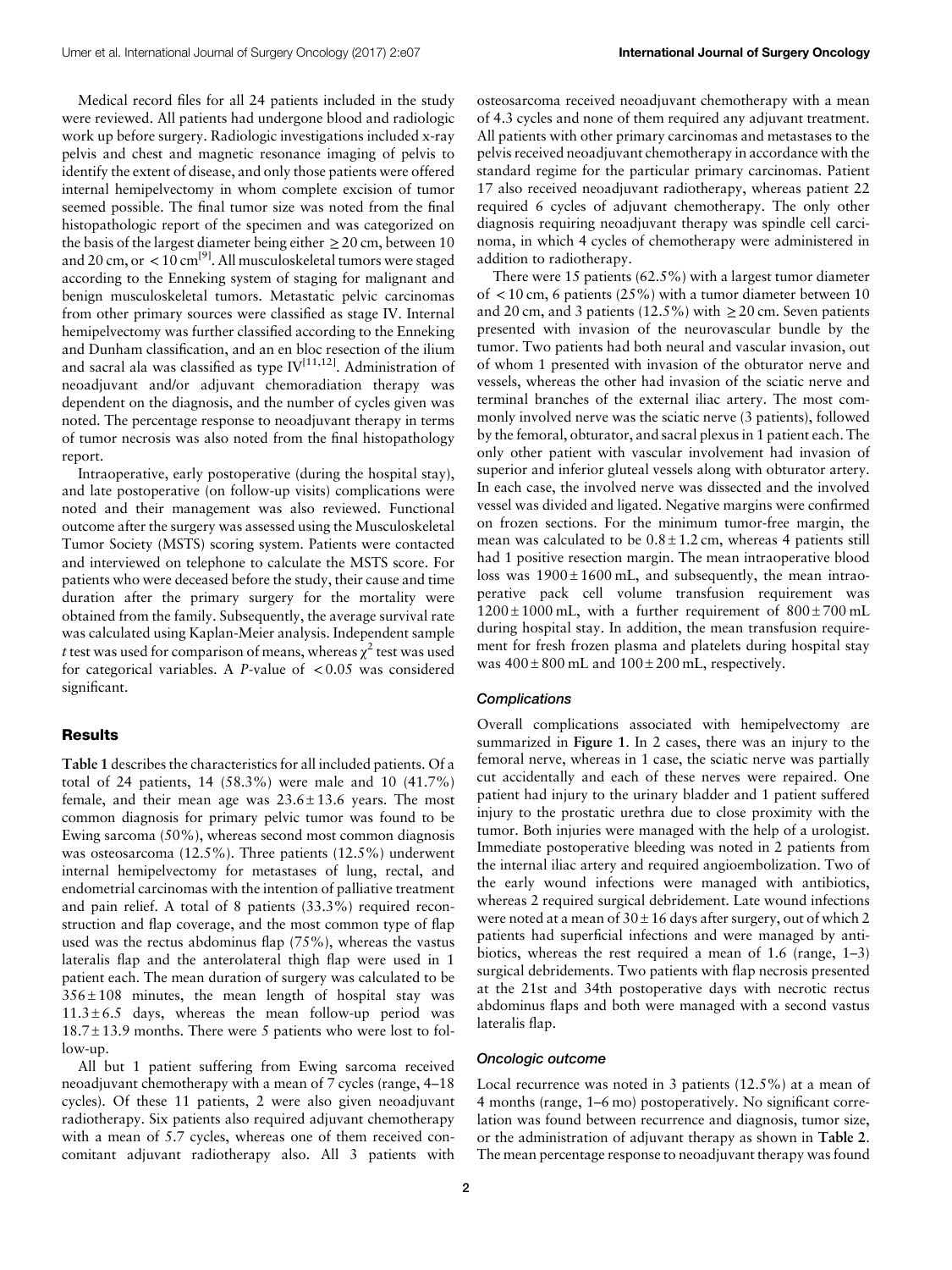<span id="page-3-0"></span>

| <b>Table 1</b>                          |  |  |
|-----------------------------------------|--|--|
| Characteristics of the study population |  |  |

| Characteristics of the study population. |         |        |                        |                |                             |                               |
|------------------------------------------|---------|--------|------------------------|----------------|-----------------------------|-------------------------------|
| Patient No.                              | Age (y) | Sex    | <b>Diagnosis</b>       | <b>Stage</b>   | Largest Tumor Diameter (cm) | <b>Type of Hemipelvectomy</b> |
|                                          | 17      | Male   | Spindle cell carcinoma | IIB            | $10 - 20$                   |                               |
| 2                                        | 25      | Female | Chondrosarcoma         | IIB            | $10 - 20$                   | 1/11                          |
| 3                                        | 16      | Female | Ewing sarcoma          | IIB            | < 10                        | 1/11                          |
| 4                                        | 16      | Male   | Ewing sarcoma          | $\mathsf{IIB}$ | < 10                        | /                             |
| 5                                        | 14      | Female | Ewing sarcoma          | IIB            | < 10                        | 1/  /                         |
| 6                                        | 32      | Male   | Chondrosarcoma         | IIB            | $10 - 20$                   | Ш                             |
|                                          | 30      | Female | Giant cell tumor       | Ш              | $10 - 20$                   |                               |
| 8                                        | 21      | Male   | Osteosarcoma           | <b>IIB</b>     | < 10                        |                               |
| 9                                        | 8       | Male   | Ewing sarcoma          | IIB            | $\geq$ 20                   | 1/11/1V                       |
| 10                                       | 47      | Male   | Giant cell tumor       | Ш              | $\geq$ 20                   | 1/11                          |
| 11                                       | 16      | Male   | Osteosarcoma           | IIB            | $10 - 20$                   | 1/  /                         |
| 12                                       | 13      | Male   | Ewing sarcoma          | $\mathsf{IIB}$ | < 10                        | $\mathbb{I}$                  |
| 13                                       | 5       | Male   | Ewing sarcoma          | IIB            | < 10                        | I/II                          |
| 14                                       | 15      | Male   | Ewing sarcoma          | IIB            | < 10                        |                               |
| 15                                       | 14      | Male   | Ewing sarcoma          | IIB            | < 10                        |                               |
| 16                                       | 22      | Female | Ewing sarcoma          | Ш              | < 10                        | 1/11                          |
| 17                                       | 55      | Female | Lung carcinoma         | IV             | < 10                        | 1/  /                         |
| 18                                       | 12      | Female | Ewing sarcoma          | IIB            | < 10                        |                               |
| 19                                       | 14      | Female | Ewing sarcoma          | IIB            | < 10                        | <b>I/IV</b>                   |
| 20                                       | 40      | Male   | Osteosarcoma           | IIB            | $\geq 20$                   | 1/  /                         |
| 21                                       | 33      | Male   | Rectal carcinoma       | IV             | < 10                        | V <sub>N</sub>                |
| 22                                       | 42      | Female | Endometrial carcinoma  | IV             | < 10                        | /                             |
| 23                                       | 17      | Male   | Ewing sarcoma          | IIB            | $10 - 20$                   | 1/11/1V                       |
| 24                                       | 45      | Female | Hydatid disease        | Ш              | < 10                        | /                             |

to be significantly lower in patients with recurrence compared with those without recurrence  $(P=0.04)$ . Both cases of Ewing sarcoma recurrence were managed with chemotherapy, but the patients died 2 and 10 months after recurrence, whereas the patient with giant cell tumor was lost to follow-up.

[Table 3](#page-4-0) shows different factors associated with the development of metastases of primary pelvic tumors, none of which were found to be significant.

A total of 7 patients (29.2%) developed metastatic disease at a mean of  $18.8 \pm 20$  months after surgery and the most common site for metastasis was the lungs in 5 patients (71.4%). Other sites involved were the brain (1 patient) and the knee joint (1 patient).

#### Survival and functional outcome

The mean survival was calculated to be 28 months. The Kaplan-Meier analysis in [Graph 1](#page-4-0) shows a 2-year survival rate of 50%. There was no significant association between survival and other



Figure 1. Frequency of different complications noted.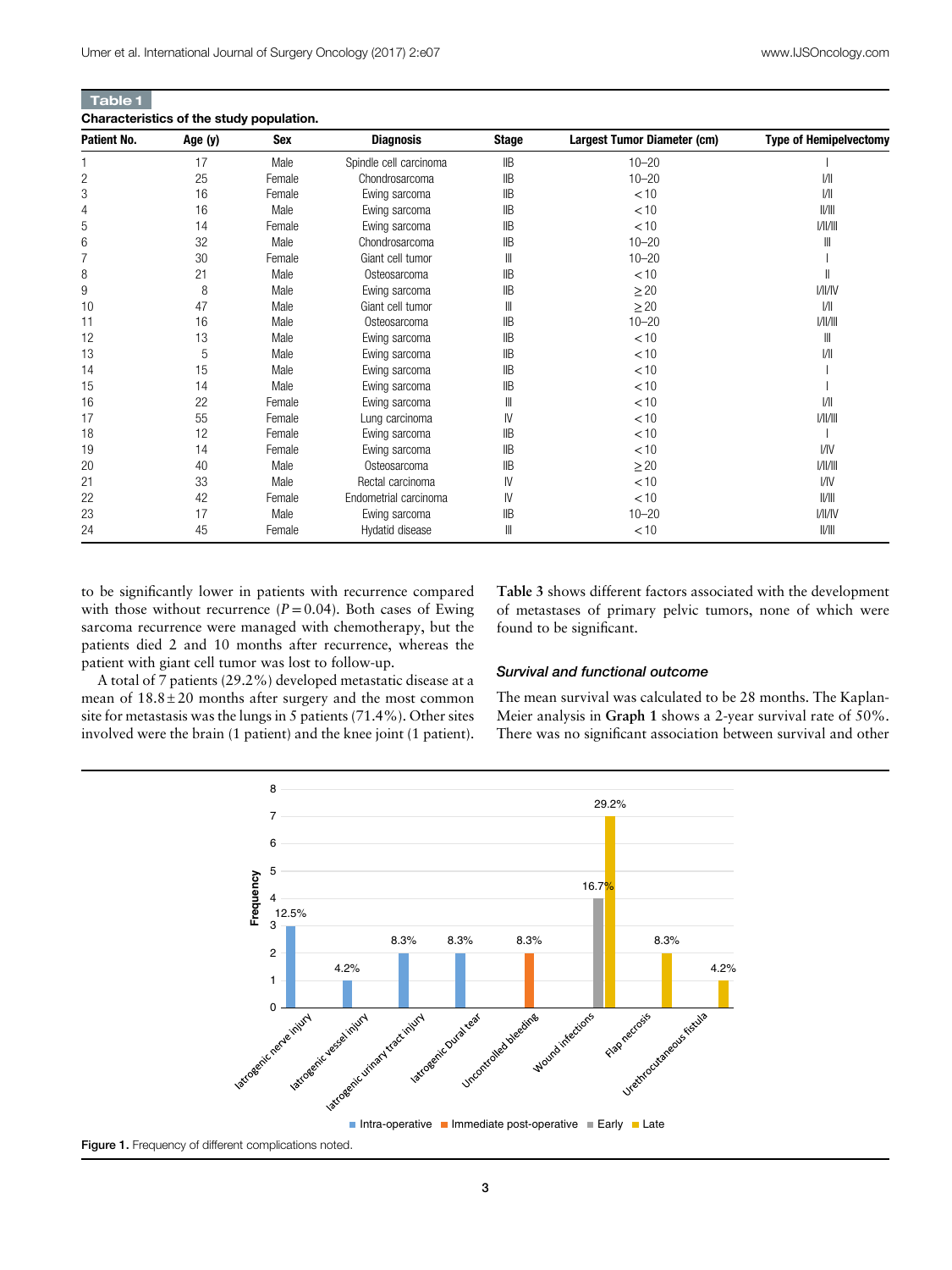<span id="page-4-0"></span>

| <b>Table 2</b>          |                                                            |
|-------------------------|------------------------------------------------------------|
|                         | Characteristics with reference to the development of local |
| recurrence (n = $24$ ). |                                                            |

|                        | Local Recurrence [n (%)] |           |       |  |
|------------------------|--------------------------|-----------|-------|--|
| <b>Characteristics</b> | Yes                      | No        | Ρ     |  |
| Diagnosis              |                          |           | 0.65  |  |
| Ewing sarcoma          | 2(16.7)                  | 10(83.3)  |       |  |
| Osteosarcoma           | 0                        | 3(100)    |       |  |
| Giant cell tumor       | 1(50.0)                  | 1(50.0)   |       |  |
| Spindle cell carcinoma | $\cup$                   | 1(100)    |       |  |
| Chondrosarcoma         | 0                        | 2(100)    |       |  |
| Hydatid disease        | $\Omega$                 | 1(100)    |       |  |
| Metastatic disease     | 0                        | 3(100)    |       |  |
| Tumor size (cm)        |                          |           | 0.358 |  |
| < 10                   | 2(13.3)                  | 13 (86.7) |       |  |
| $10 - 20$              | $\left( \right)$         | 6(100)    |       |  |
| > 20                   | 1(33.3)                  | 2(66.7)   |       |  |
| Adjuvant therapy       |                          |           | 0.19  |  |
| Yes                    | U                        | 8(100)    |       |  |
| No                     | 3(18.8)                  | 13 (81.2) |       |  |

characteristics including the presence of metastases  $(P = 0.25)$ , local recurrence  $(P=0.35)$ , tumor size  $(P=0.21)$ , and requirement of flap reconstruction ( $P=0.77$ ). The mean MSTS score for the surviving patients was  $19.3 \pm 5.2$ . Five of the 14 patients were walking without support, whereas 1 patient was bedridden. The rest were using either canes or crutches for ambulation. It was found that patients who needed flap coverage had a significantly lower mean MSTS as compared with those patients who did not  $(P = 0.03)$ .

#### **Discussion**

Internal hemipelvectomy is performed for all pelvic tumors including primary bone and soft tissue sarcomas and secondary metastatic tumors, with the intention of either local tumor control or palliative care and pain control. The most common malignant pelvic tumor is reported to be chondrosarcoma, followed by

#### Table 3

Characteristics with reference to the development of metastasis in cases of primary pelvic tumors ( $n=21$ ).

|                        | Metastases [n (%)] |           |      |
|------------------------|--------------------|-----------|------|
| <b>Characteristics</b> | Yes                | No        | Ρ    |
| Diagnosis              |                    |           | 0.76 |
| Ewing sarcoma          | 5(41.7)            | 7(58.3)   |      |
| Osteosarcoma           | 1(33.3)            | 2(66.7)   |      |
| Giant cell tumor       | 1(50.0)            | 1(50.0)   |      |
| Spindle cell carcinoma | 0                  | 1(100)    |      |
| Chondrosarcoma         | 0                  | 2(100)    |      |
| Hydatid disease        | 0                  | 1(100)    |      |
| Tumor size (cm)        |                    |           | 0.33 |
| < 10                   | 4(33.3)            | 8(66.7)   |      |
| $10 - 20$              | 1(16.7)            | 5(83.3)   |      |
| > 20                   | 2(66.7)            | 1(33.3)   |      |
| Chemoradiotherapy*     |                    |           | 1.00 |
| Yes                    | 5(33.3)            | 10 (66.7) |      |
| No                     | 2(33.3)            | 4(66.7)   |      |

\*Adjuvant or neoadjuvant therapy.



Ewing sarcoma and osteosarcoma  $[1,5,13]$ . In comparison, most of our patient's had Ewing sarcoma and only 8% of the patients had chondrosarcoma. An epidemiological study conducted in Pakistan in 2010 showed a similar prevalence of different bone sarcomas as shown in the international literature, but it did not address site-specific prevalence, and therefore the possibility of a different prevalence pattern for pelvic tumors in Pakistan com-pared with the western world cannot be excluded <sup>[\[14\]](#page-5-0)</sup>. The mean follow-up period was comparable to that of other studies, but it was noted that around 21% of the patients were lost to follow-up [\[7,15\]](#page-5-0). In our setting, most of the patients belong to lower socioeconomic classes and also come from distant places, and hence financial constraints and inadequate transportation could be the possible causes of loss to follow-up.

The most common complication noted in our study was wound infections, which also corresponds to previously available literature <sup>[\[1,2,15](#page-5-0)]</sup>. In terms of intraoperative complications, injuries to the urinary tract have also been reported previously and are attributed to the complex pelvic anatomy and close proximity of all internal viscera [\[9\]](#page-5-0). We also reported 3 cases of iatrogenic neurovascular injury, which were managed immediately without any subsequent complications. It is important to note that in all 3 cases, the tumor size was  $> 10$  cm, which indicates that maneuvering around the major structures without damage and complete tumor excision becomes more difficult with an increased tumor size. The 2 cases of dural tear and cerebrospinal fluid leakage were managed immediately with dural repair, followed by placement of lumbar drain. Donati et  $al^{[16]}$  $al^{[16]}$  $al^{[16]}$  in their study for the treatment of pelvic osteosarcoma also reported a case of dural tear and a case of persistent cerebrospinal fluid leakage out of 14 internal hemipelvectomy patients.

There were 3 cases of local recurrence, 2 of Ewing sarcoma, and 1 case of giant cell tumor. Similar recurrence rates have also